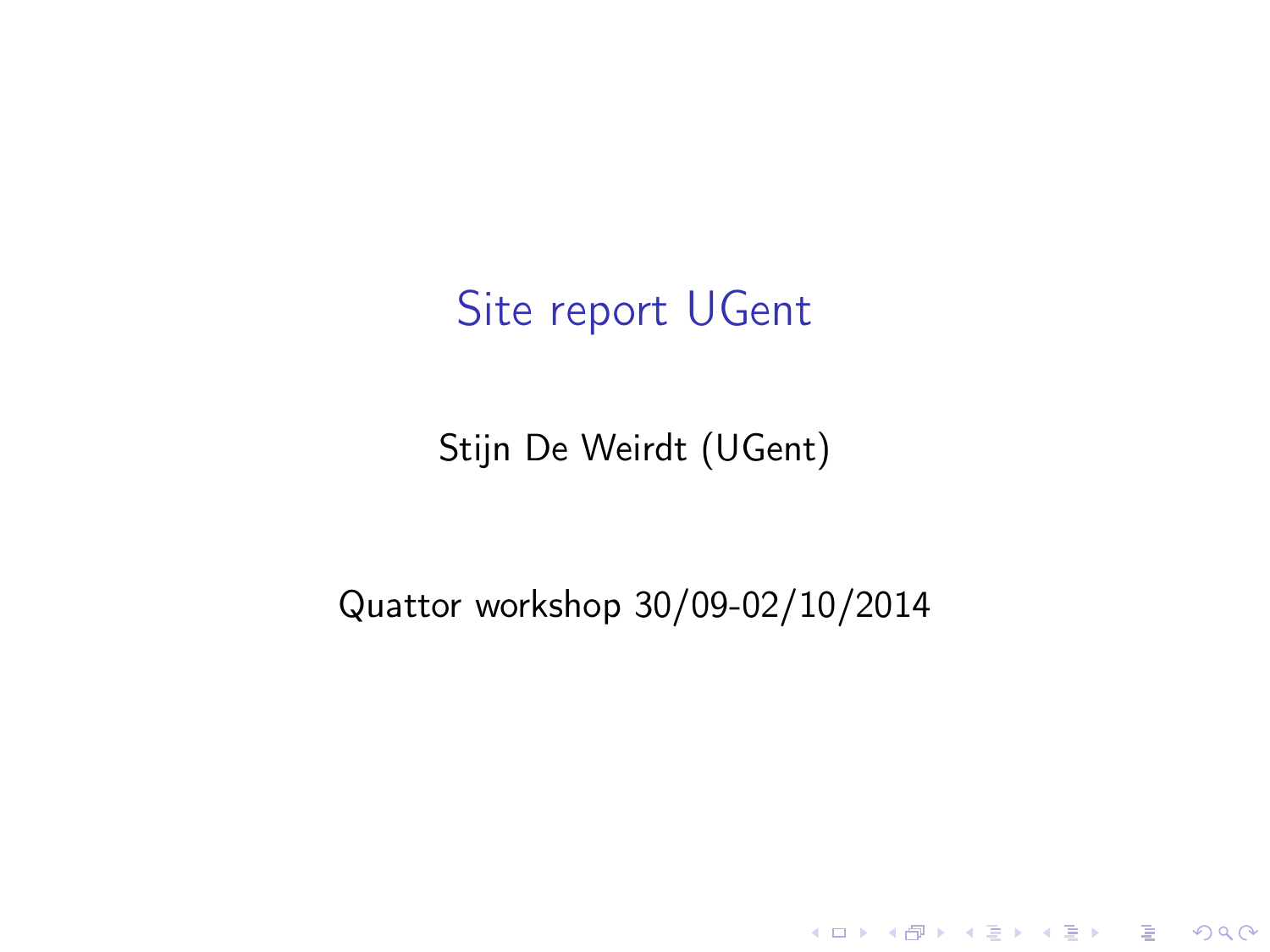Done since previous workshop 03/2014

- ▶ No more EL5! (but now EL7 as 2nd OS to support)
- $\triangleright$  Main repo in (private ugent) github
	- $\triangleright$  finally review all quattor changes that go into master

**KOD CONTRACT A ST AND KOD** 

- $\blacktriangleright$  still not shareable with outside
- $\blacktriangleright$  All remote logger
	- $\triangleright$  send stdout/stderr via nc or /dev/tcp to rsyslog
		- $\blacktriangleright$  for %pre, %post and post-reboot
	- $\triangleright$  aside from enabling syslog in anaconda
	- $\triangleright$  essential for getting AII working on EL7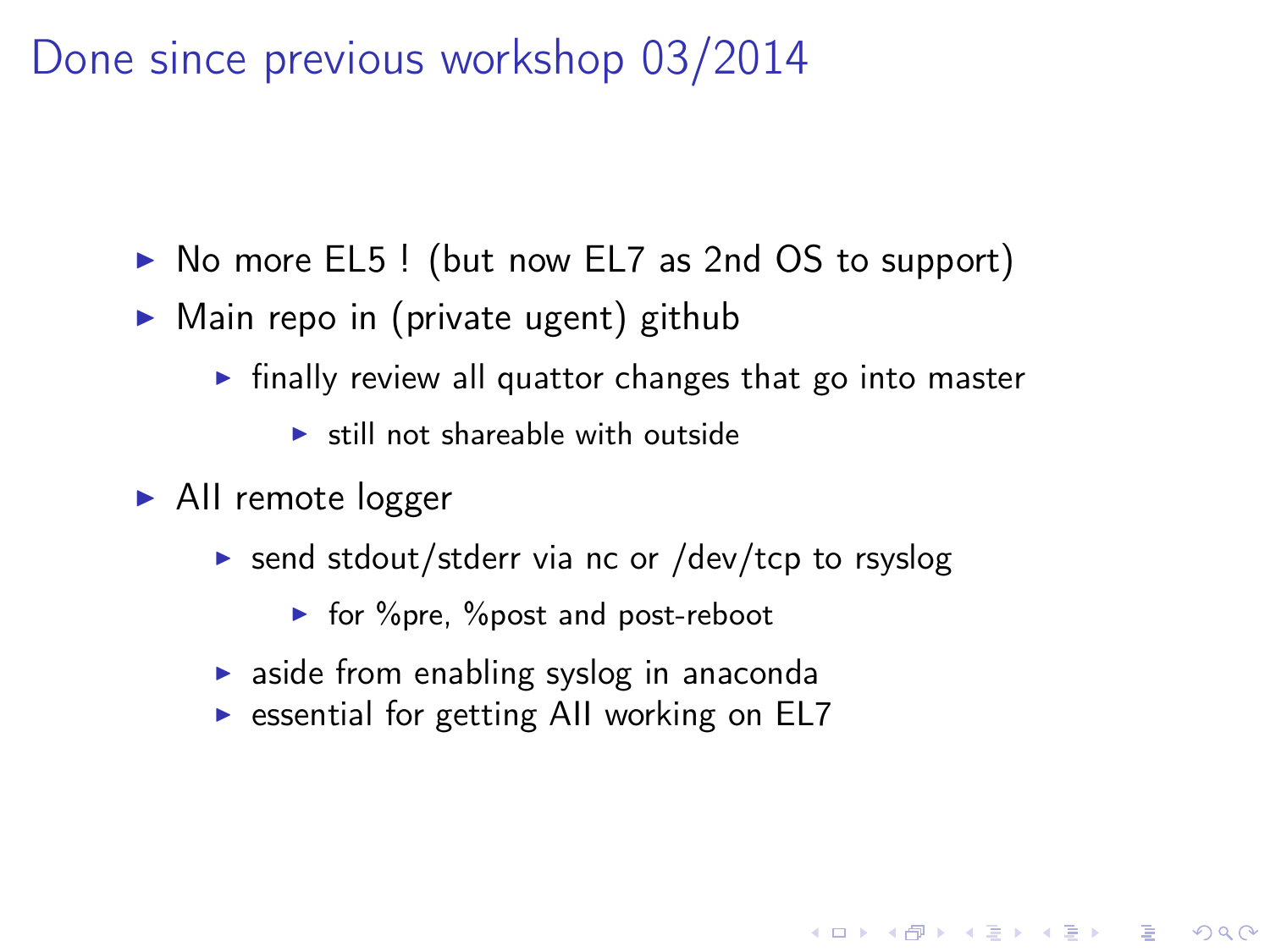# Done (cont.)

 $\blacktriangleright$  Trigger spma on quattor buildid

- $\triangleright$  every compile and notification triggers spma run
- $\triangleright$  Mainly to deploy security patches / keep machines up to date

**KOD CONTRACT A ST AND KOD** 

- no service restart, rebooting,... (any ideas?)
- $\blacktriangleright$  Initial EL7 support
- $\blacktriangleright$  Ceph evaluation continued
- ▶ Started cloud (with OpenNebula)
	- $\blacktriangleright$  incl AII integration
- $\triangleright$  Migrate hybrid quattor/vendor tool to quattor only
	- $\triangleright$  currently ongoing for compute nodes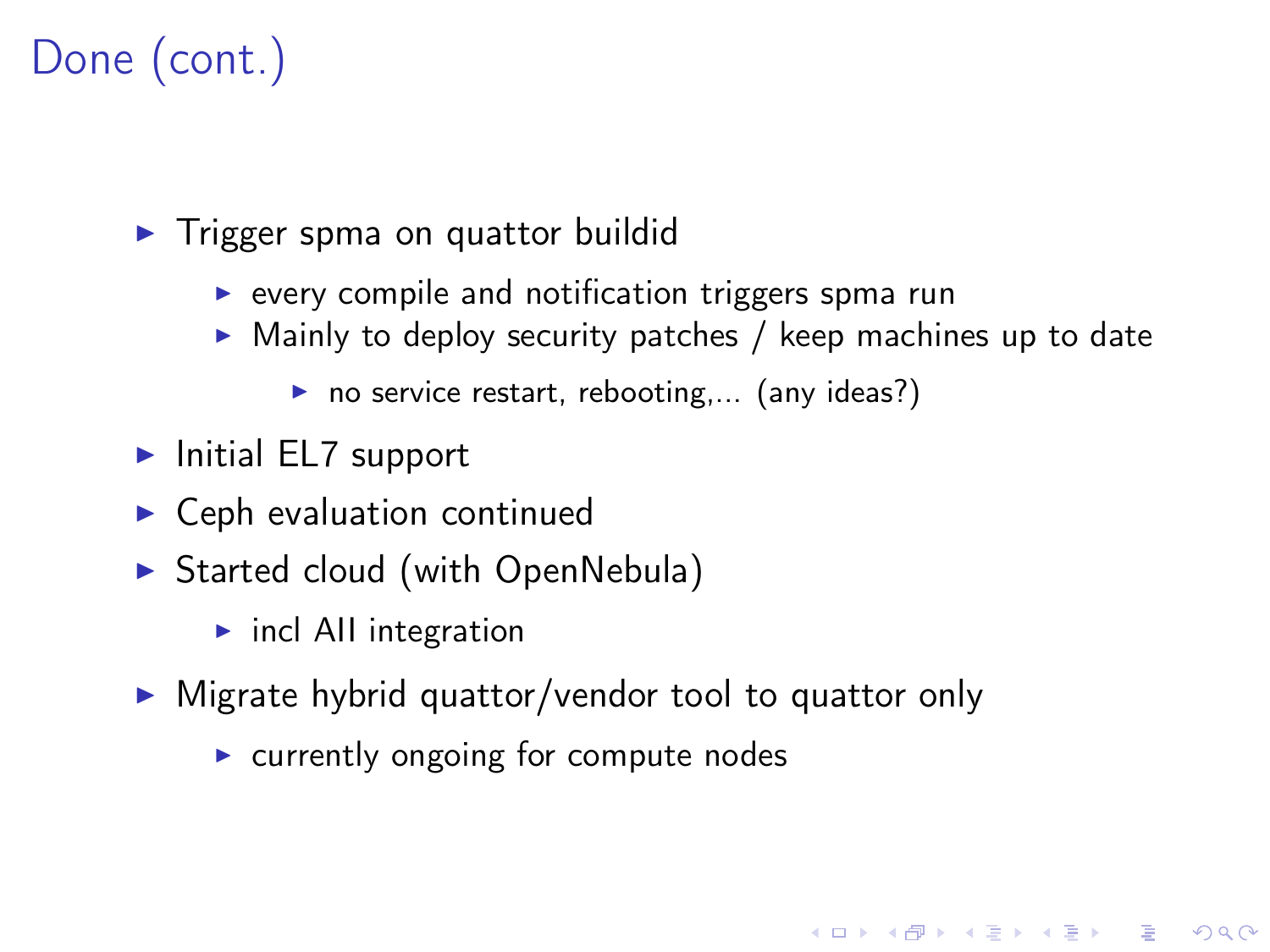#### No progress since

- $\blacktriangleright$  no IPA yet
	- $\blacktriangleright$  realm, DNS and AD issue
		- $\blacktriangleright$  aii-freeipa fixed and tested during Q4B at RAL

- $\blacktriangleright$  no Aquilon yet
	- $\triangleright$  (any ideas/hooks for github workflow coupling?)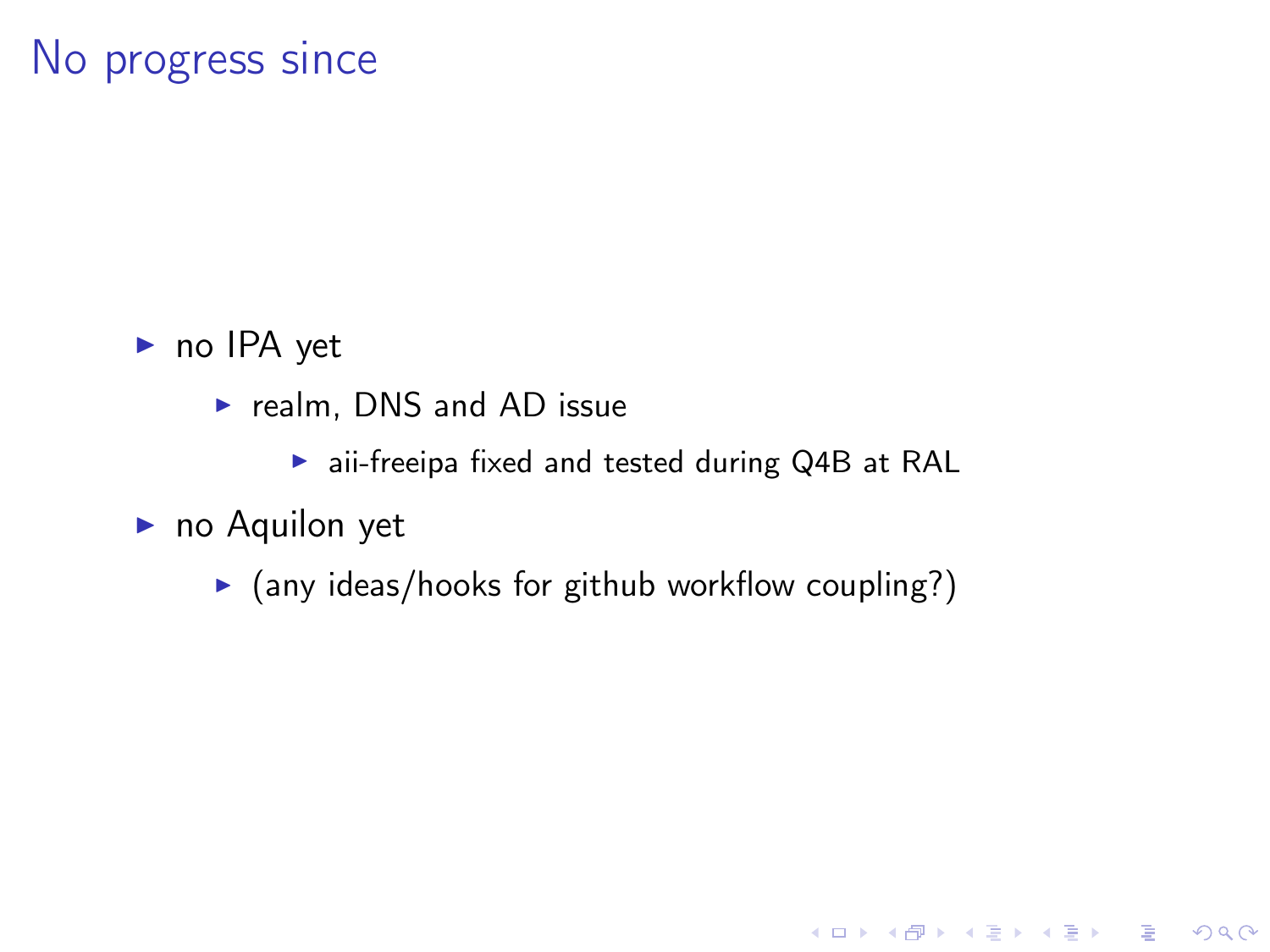### Future

- $\blacktriangleright$  EL7 compute cluster
	- $\blacktriangleright$  Jan 2015 target
	- $\triangleright$  Will require more/completed EL7 support in quattor

 $\blacktriangleright$  Improved monitoring of quattor state/progress